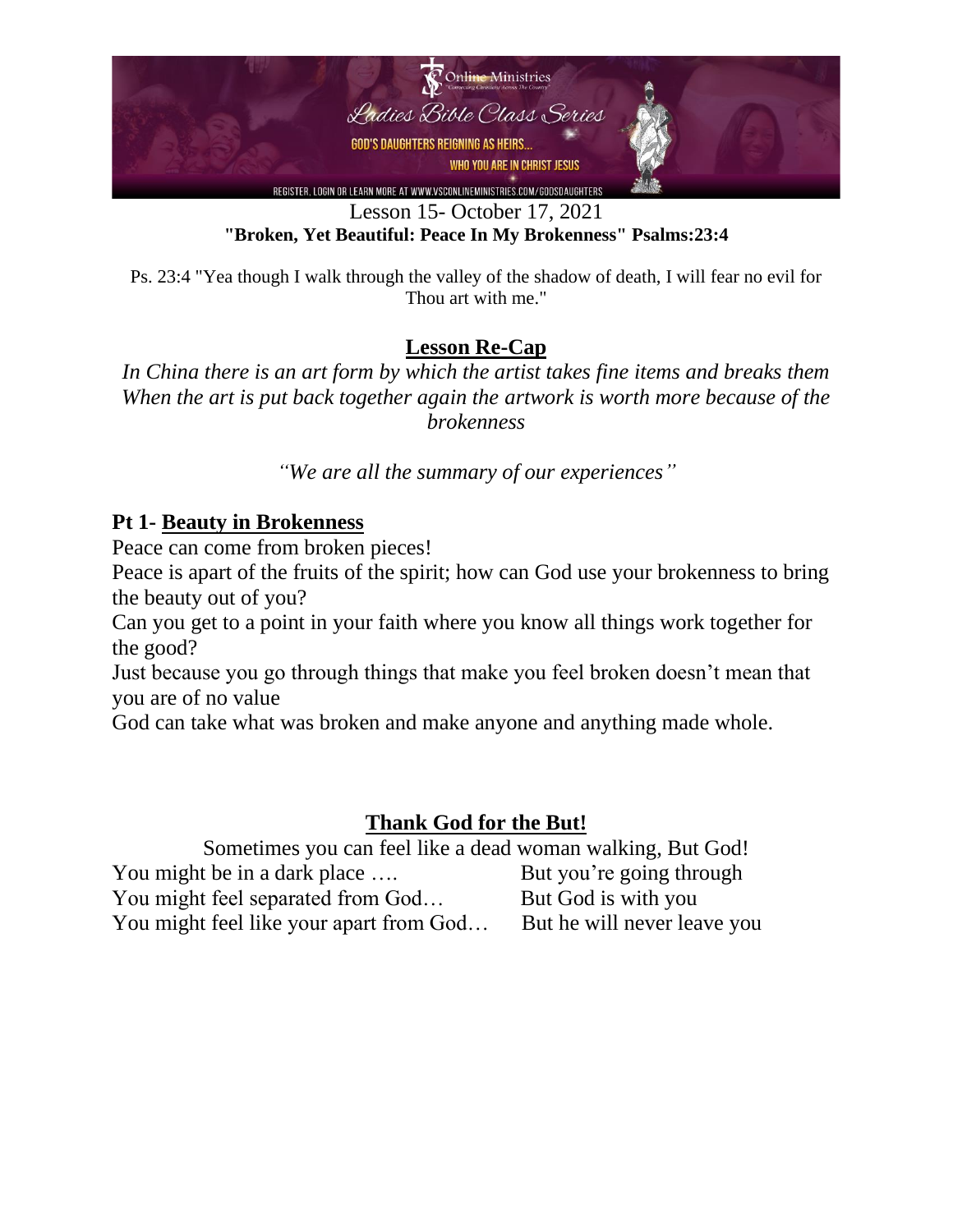

Lesson 15- October 17, 2021 **"Broken, Yet Beautiful: Peace In My Brokenness" Psalms:23:4**



# **Pt 2- Going through with God**

➢ The word "through" means going from one thing until another \*You might be going through a storm but don't be moved by what you can see, hear, taste, and touch...those are emotions\*

- $\triangleright$  Be moved by your trust in the Lord
- $\triangleright$  God never changes; God never moves he is the constant in your life
- $\triangleright$  The things that cause the shadows in our life has been conquered; make your relationship with God personal
- $\triangleright$  God is your Shepard, and you have the truth!
- $\triangleright$  No matter how you may be feeling in the valley; know that God is with you even in the valley

# **Pt 3 – This and that (Vertical & Horizontal)**

- ➢ *This* refers to that which is present
- ➢ *That* refers to all things that are carnal- things that are of the world
- ➢ *This* is your vertical relationship with the Lord; *this* is your vertical relationship with God
- ➢ When you're going through your trials; when you focus on *this (God)* than as you go through; you can overcome the *that (the things of the world)*
- $\triangleright$  If your focus is on the eternal than your broken is being prepared